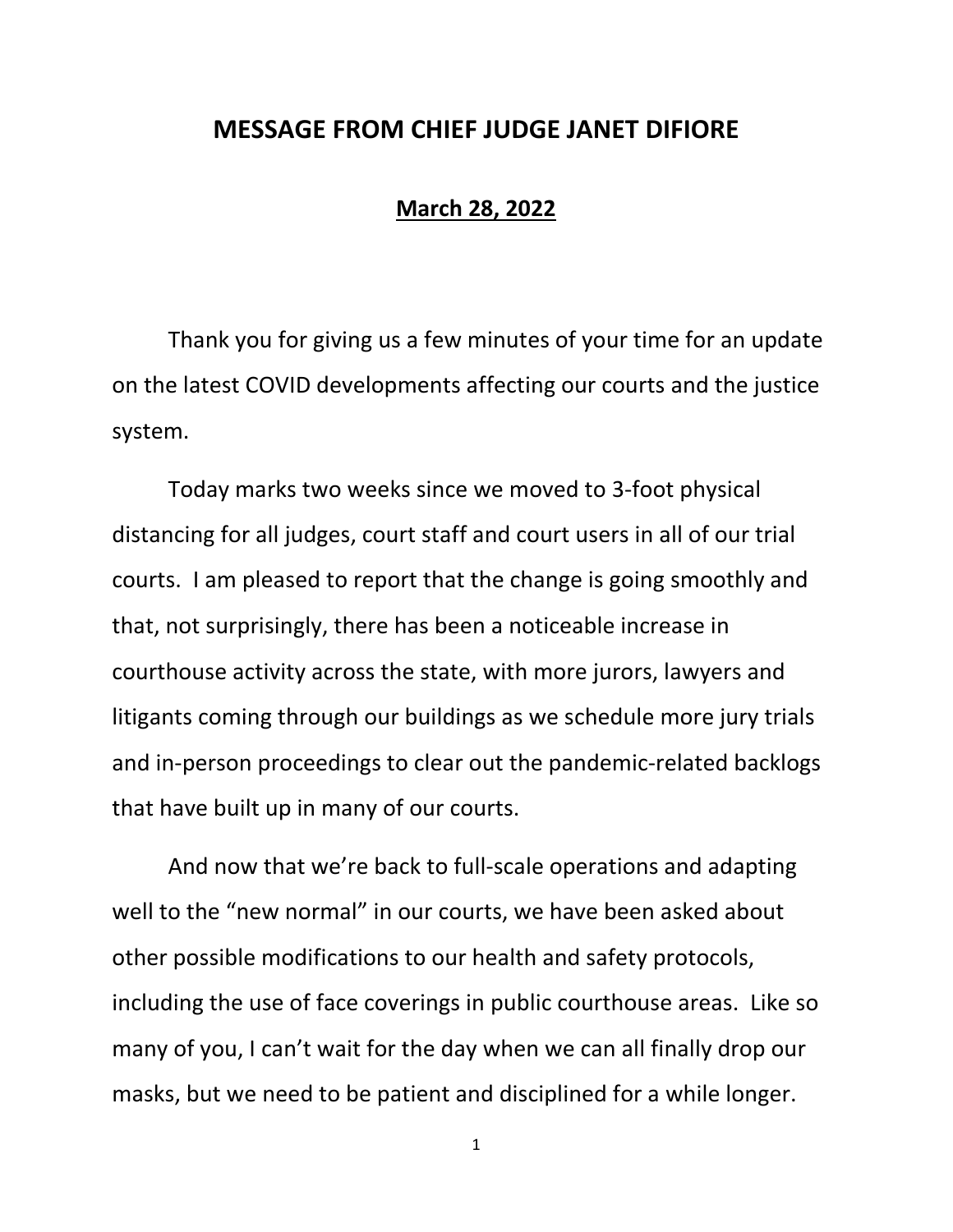Our COVID positivity rate, which we carefully monitor on a daily basis, has seen a minor uptick over the last two weeks, and while that slight increase is not in itself a cause for concern, it does bears watching given the parallel increase in our courthouse traffic levels.

So, under the circumstances, it makes sense for us to stick with the tried and true public health protocols that have helped to keep everyone in our courthouses safe and healthy over the last two years. But you can rest assured that, when the time is right, we will make safe and appropriate modifications after a careful and thorough review of all of the COVID-related data and the facts on the ground, and in line with the recommendations issued by public health authorities. So, thank you, for your continued patience and understanding.

I turn now to a topic that was first discussed last Fall, the plight of hundreds of women judges and lawyers in Afghanistan who lost their jobs after the Taliban's takeover of their country, women who now live under the threat of violence and death for their official actions in sentencing men to prison for the assault, kidnapping, rape and murder of Afghan women and girls or for ruling against men in divorce and custody cases.

Spurred by the disturbing news reports about the threats these women face, including the murder of two Afghan women Judges in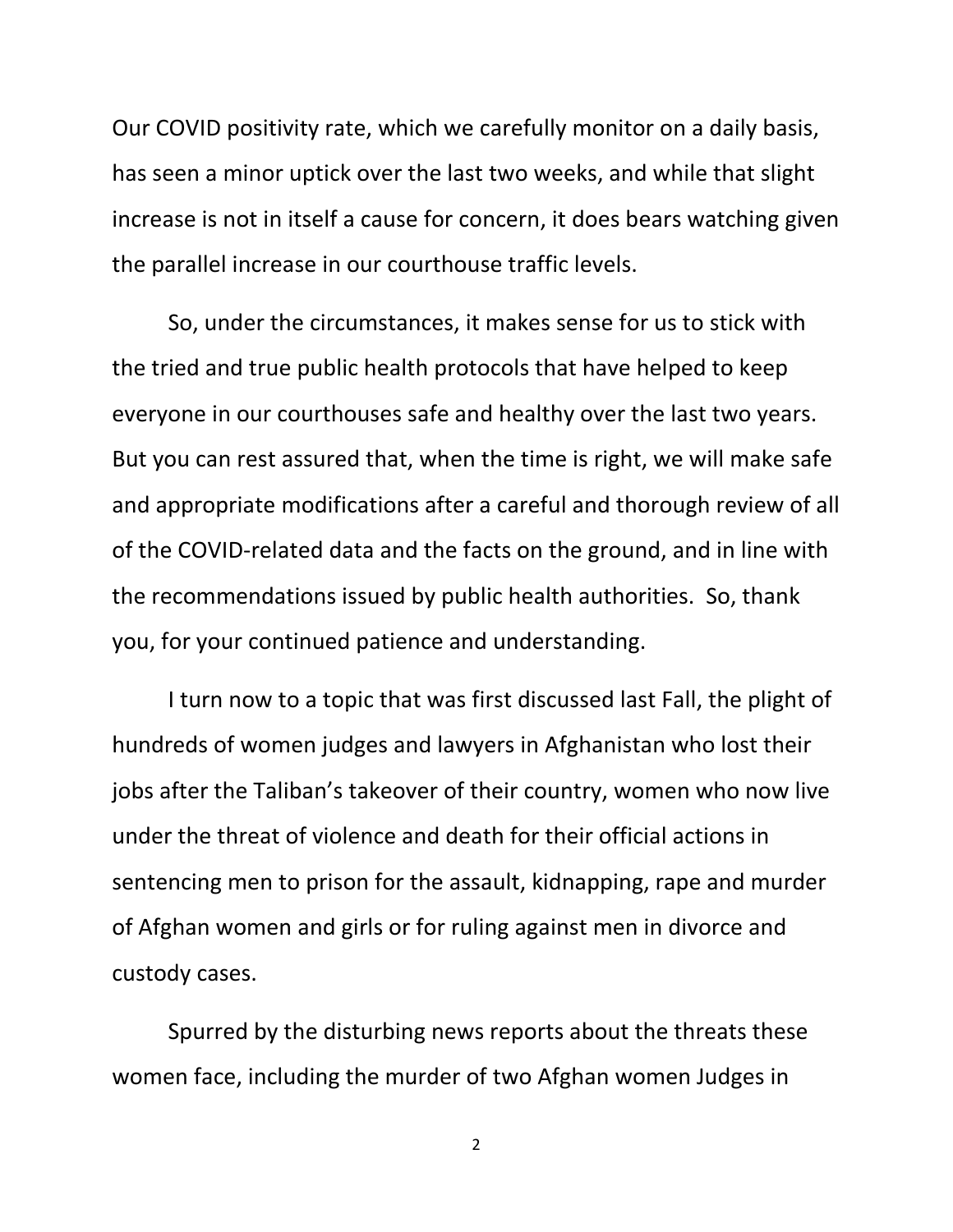2021, my Court of Appeals colleague, Madeline Singas, suggested that we reach out to the National Center for State Courts and the Conference of Chief Justices to discuss what our nation's judicial leaders could do to help and assist these women. That effort led to last November's unanimous Resolution, adopted by the Chief Justice of every State, Commonwealth and Territory in the United States, urging, among other measures, that state court systems work with the National Center for State Courts to support the resettlement of Afghan women judges and justice system refugees.

Under Judge Singas's continuing leadership, we have been following through on our commitment to support these courageous women and, today, I am pleased to announce that the Unified Court System has implemented a new program -- "Judges for Career Opportunities for Refugees," or "J-COR" -- to provide career placement opportunities in our court system for Afghan refugees with law-related experience or interest.

Under the "J-COR Program," eligible Afghan refugees will be placed in full-time, paid "analyst" positions for a 12-month period. To qualify for these positions, applicants must be: proficient in English; have relocated to the United States from Afghanistan in 2021 or 2022;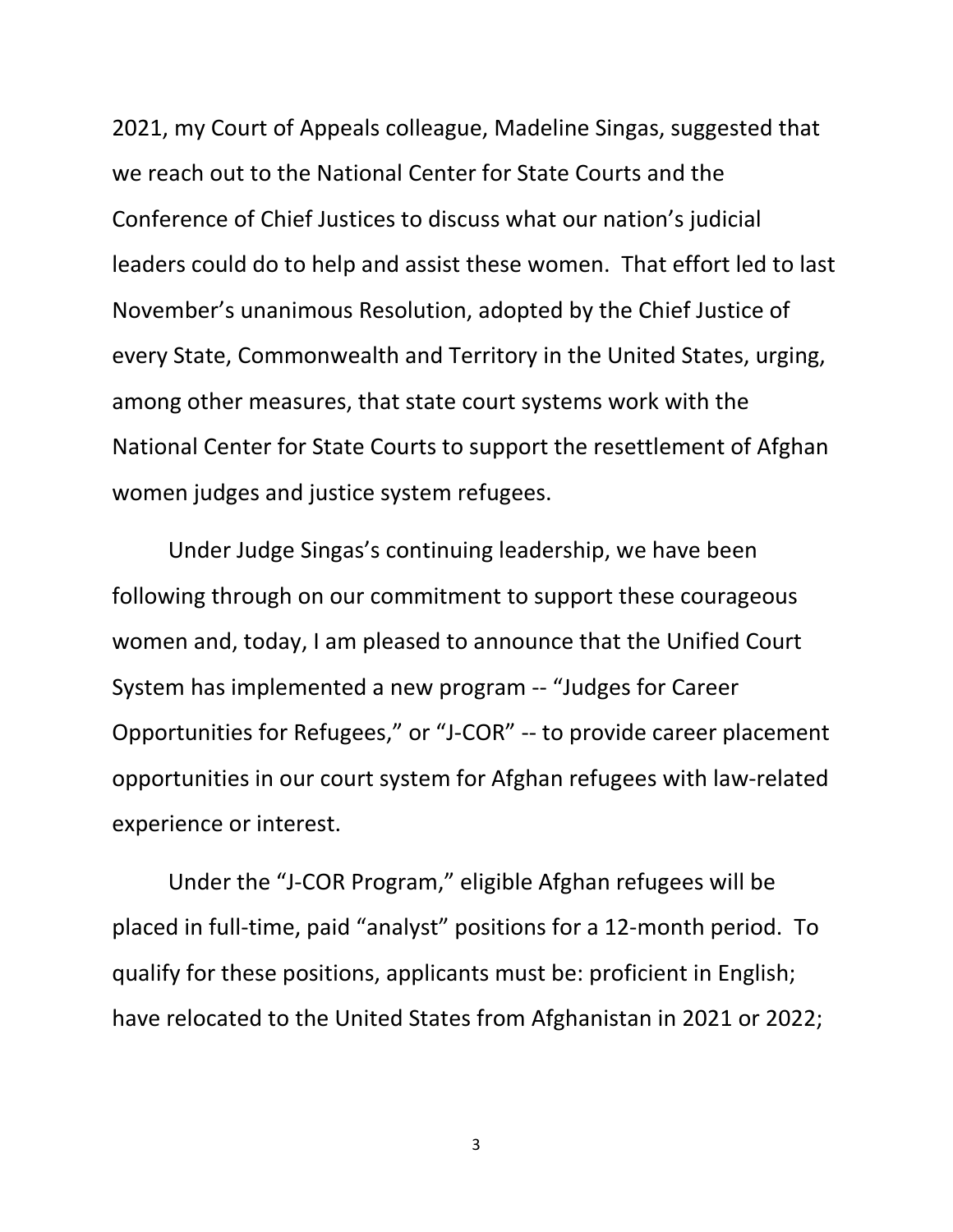possess the requisite immigration status to work in the U.S; and have relevant experience in the legal profession.

Individuals interested in applying for these positions are asked to compile and submit a resume to [J-COR@nycourts.gov.](mailto:J-COR@nycourts.gov) Qualified applicants who successfully complete an interview process will be placed in positions that closely match their experience, their interests and their preferred geographic location.

I want to express my thanks to Judge Singas, for her commitment to this important humanitarian cause; our Chief Administrative Judge, Lawrence Marks, and our OCA Chief of Operations, Nancy Barry, for approving and implementing the necessary procedures; to Mary McQueen, the President of the National Center for State Courts, a great friend and partner to the New York State courts, for her invaluable guidance and support; and Emily Grasso, Law Clerk to Judge Singas, for all of her work and research in support of this important initiative.

 This is a truly worthy endeavor, and the least that we can do here in New York to support the courageous women judges and lawyers who have risked their lives over the last 20 years to uphold the rule of law and enforce the human rights of women and girls living in Afghanistan. My sincere thanks to everyone involved.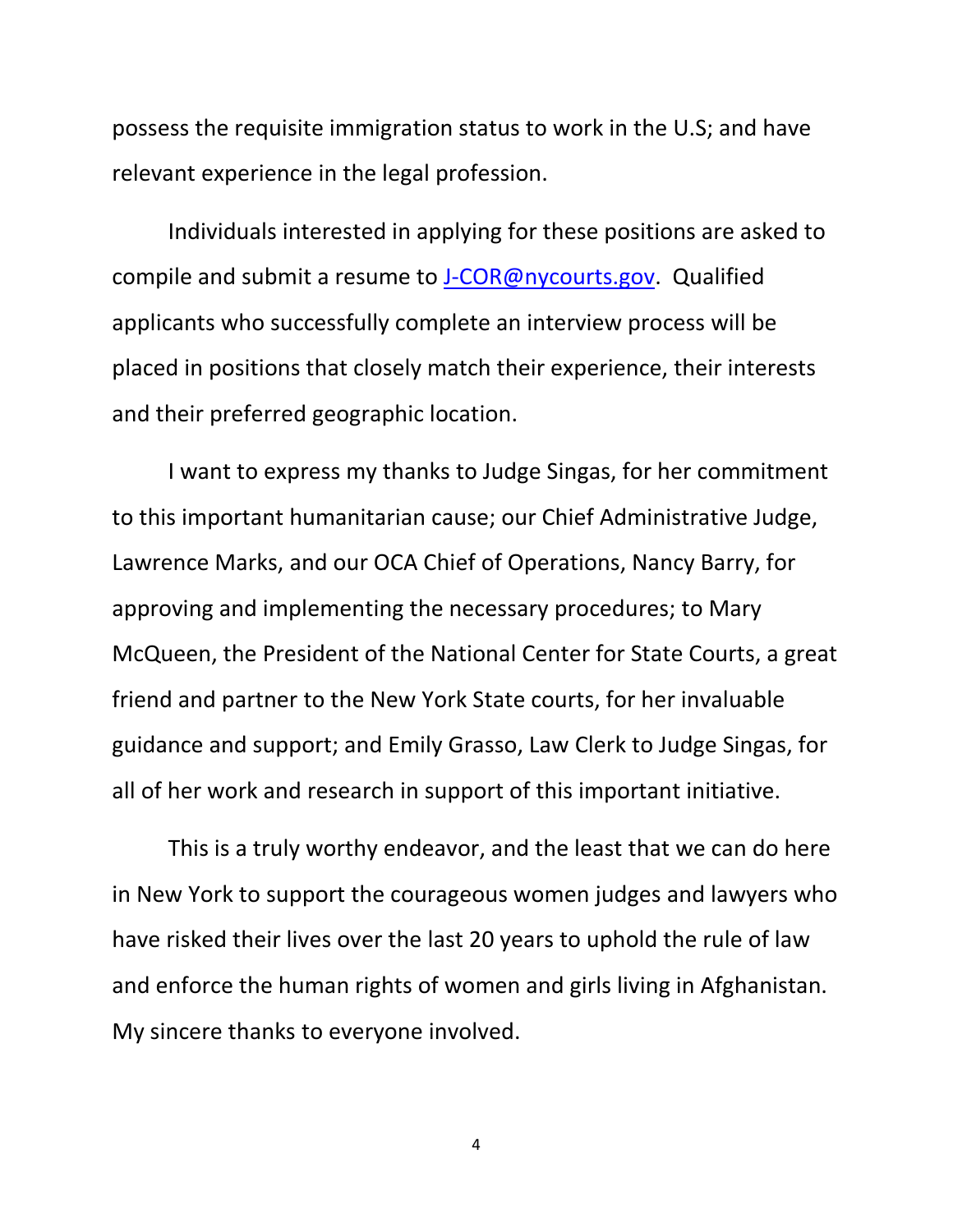Continuing in the vein of good news and regarding the Court of Appeals, I am pleased to announce that the formal investiture of our three newest Judges -- Madeline Singas, Anthony Cannataro and Shirley Troutman -- will take place on Tuesday, April 5th, at 11:00, in the Courtroom of Court of Appeals Hall, in Albany.

This will be a very special day for our Court, a day that has been a long time in coming. As you may recall, Judge Singas and Judge Cannataro both joined our Court last June while Judge Troutman joined our Bench this past January. Unfortunately, due to public health restrictions and complications, we have been compelled, until now, to defer the public investitures of our three new colleagues.

And even now, the number of guests and dignitaries invited to attend the investiture ceremony is necessarily limited by the 3-foot rule in our buildings. However, the entire ceremony will be live-streamed on the Court of Appeals' website, and the family, friends and colleagues of our new Judges, as well as our court family and the legal community, are cordially invited to tune in to what will be a singular, historic event in our Court's history, the investiture of our three new Judges: Madeline Singas, the 114th;… Anthony Cannataro, the 115th;… and Shirley Troutman, the 116th Associate Judges of the New York Court of Appeals. I hope that you can join us and tune in to the livestream of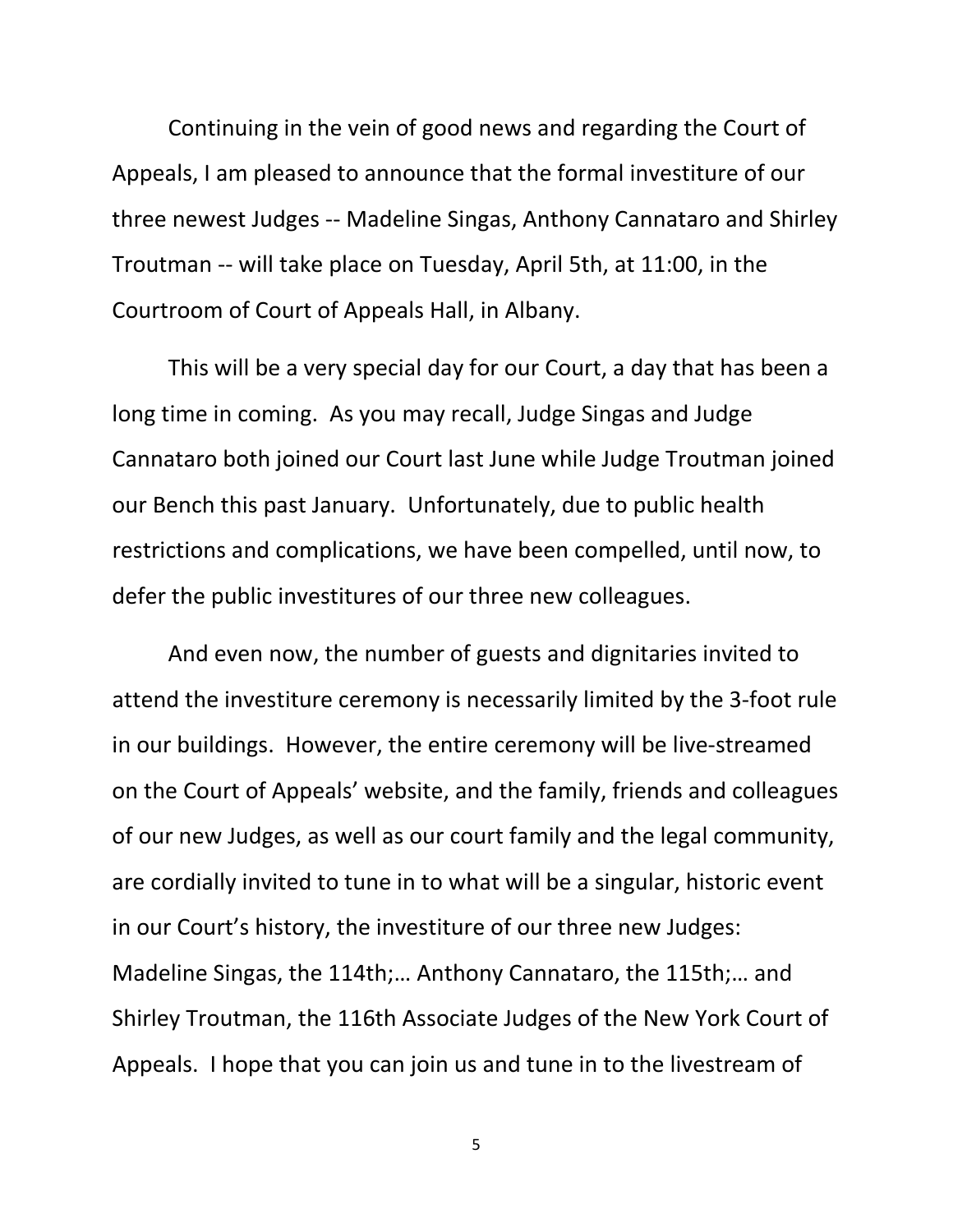the ceremony as your time and responsibilities permit. That is, Tuesday, April 5, at 11:00 a.m.

And now, finally, for all of the judges, court professionals and stakeholders who are working on many different fronts to expand access to justice in New York State, I want to let you know that our 7th annual "Access to Justice Technology Conference," sponsored by the Permanent Commission on Access to Justice, is taking place on April 11th and 12th.

This year's Conference, which is being presented virtually, features an excellent two-day agenda focused on how we move forward and take full advantage of the innovative, short-term technology solutions that were developed in response to the pandemic, and, most importantly, transform those temporary measures into permanent improvements in how we provide legal services and ensure maximum court access for low-income New Yorkers -- now, and in the future.

I invite those of you who can be available and wish to attend this year's Conference to visit the Permanent Commission's page on the court system's website to review the Conference agenda and register by the deadline of April 7th.